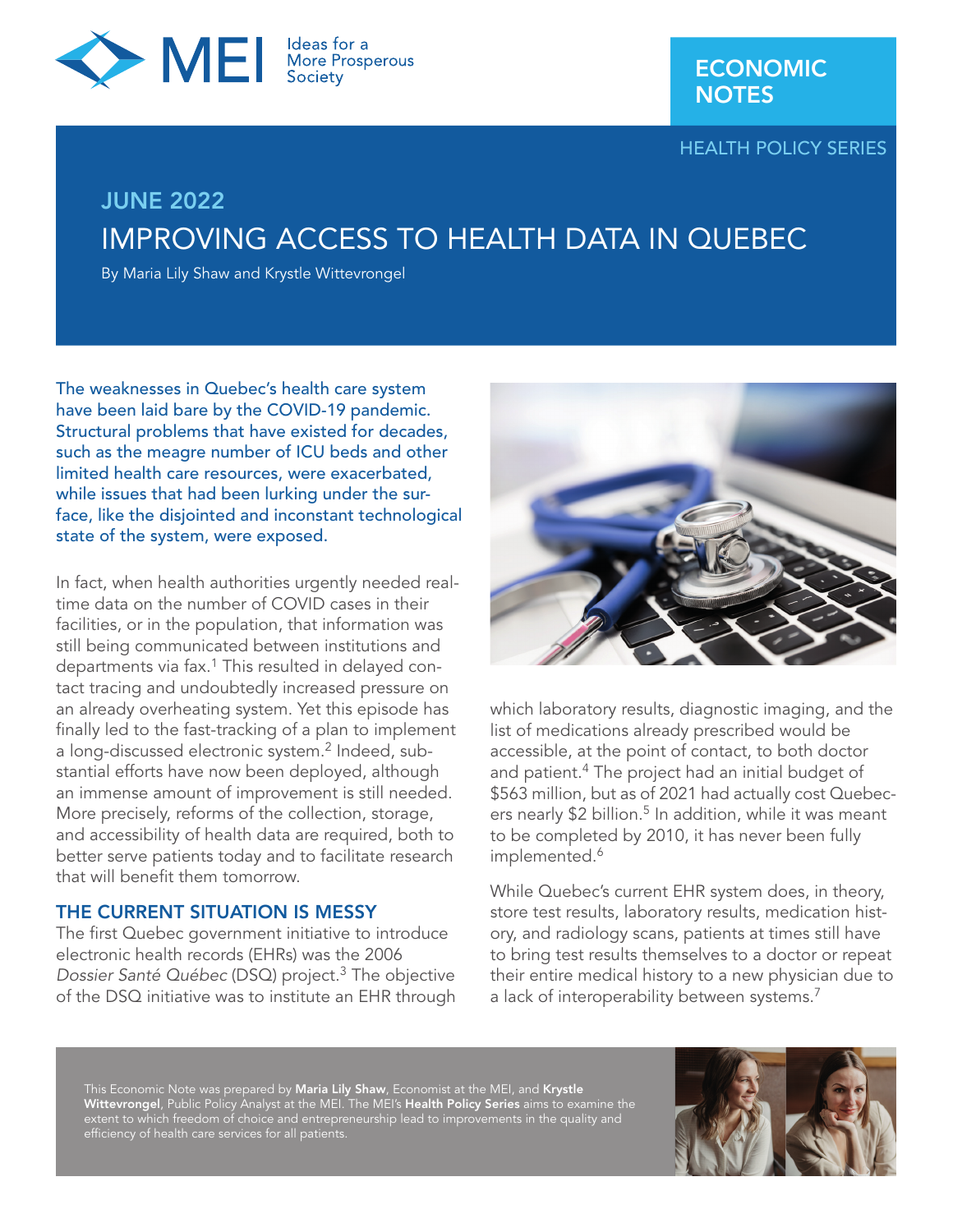Interoperable EHRs are a valuable tool for health system functioning, serving as a longitudinal summary of key health events, $8$  which is to say, one that follows the patient over time.

In Quebec, it is sometimes impossible for a hospital-based doctor to gain access to the medical file of a patient who previously received care in a different health care setting, such as a family medicine clinic, a long-term care centre, or another hospital. As a result, doctors are forced to waste valuable (and expensive) time following a paper trail to try and glean any information they can on their patient, playing detective to uncover pieces of what is generally a mountain of information.9

This has a considerable impact on the patient. Due to the fact that health care in Quebec is organized into first, second, third, and fourth lines of care and services, it is common for a patient to be monitored on the front line in one

region, undergo surgery in another, and receive specialized treatments in yet a third region over an extended period of time.<sup>10</sup> The lack of communication between the systems used in these different facilities increases the chances that vital information will be lost in the treatment process. This can result in the patient undergoing unnecessary repeat testing, for instance, an enervating event for the patient and an expensive one for the system. This is not uncommon, especially in oncology and pediatrics.<sup>11</sup> Moreover, in cases of prior trauma, the repetition of medical information can lead to a re-traumatization of the patient.<sup>12</sup>

Interoperable EHRs can avoid such financial and psychological costs. They have also been shown to reduce hospital admissions, and the cost of emergency care.13 Thus, the current state of affairs has a negative impact on the quality and continuity of care, both from a patient perspective and a system perspective.

Far from enhancing data accessibility, the DSQ project resulted in a fragmented system of health data collection, now scattered across 9,000 different electronic platforms, most of which are unable to com-

### Figure 1

# Current state of Quebec's electronic health record

| Ŧ<br><b>Electronic Health Record</b>                      |                            |
|-----------------------------------------------------------|----------------------------|
| Name<br>Date of birth<br><b>Contact information</b>       | Hospitalization<br>summary |
| Laboratory results                                        |                            |
| <b>Medication history</b>                                 |                            |
| Radiology imaging<br><b>Vaccinations</b>                  |                            |
| <b>Allergies</b>                                          |                            |
| <b>Medication prescribed</b><br>during last hospital stay |                            |
|                                                           |                            |

Note: The image is an at-best and simplified version of Quebec's electronic health record. Source: Government of Quebec, Health, Your health information, Québec Health Record, Available information, May 6, 2021; Government of Quebec, "Dossier santé Québec, Aide-mémoire introduction DSQ," p. 3, February 2022.

> municate with one another.<sup>14</sup> In fact, a whole range of information is still shared by fax or CD,<sup>15</sup> or is only available on paper.<sup>16</sup> The systems in place exist solely to collect data, but do not seem to be designed to contribute to the flow of information required to carry out the primary mission of EHRs, namely to enhance the quality of patient care.

Quebec's existing electronic health records still lack vital information such as vaccinations, allergies, and the hospitalization summary sheet.

Aside from laboratory results and medications, Quebec's existing electronic health records still lack vital information such as past or recent vaccinations, allergies, and the hospitalization summary sheet written by the attending physician after a hospital stay<sup>17</sup> (see Figure 1). All of these pieces of data are key elements of a patient's health record and are vital for determining the best treatment options available. In addition to these missing elements, there are few public facilities that input medications delivered during a hospital stay into the EHR.<sup>18</sup> This lack of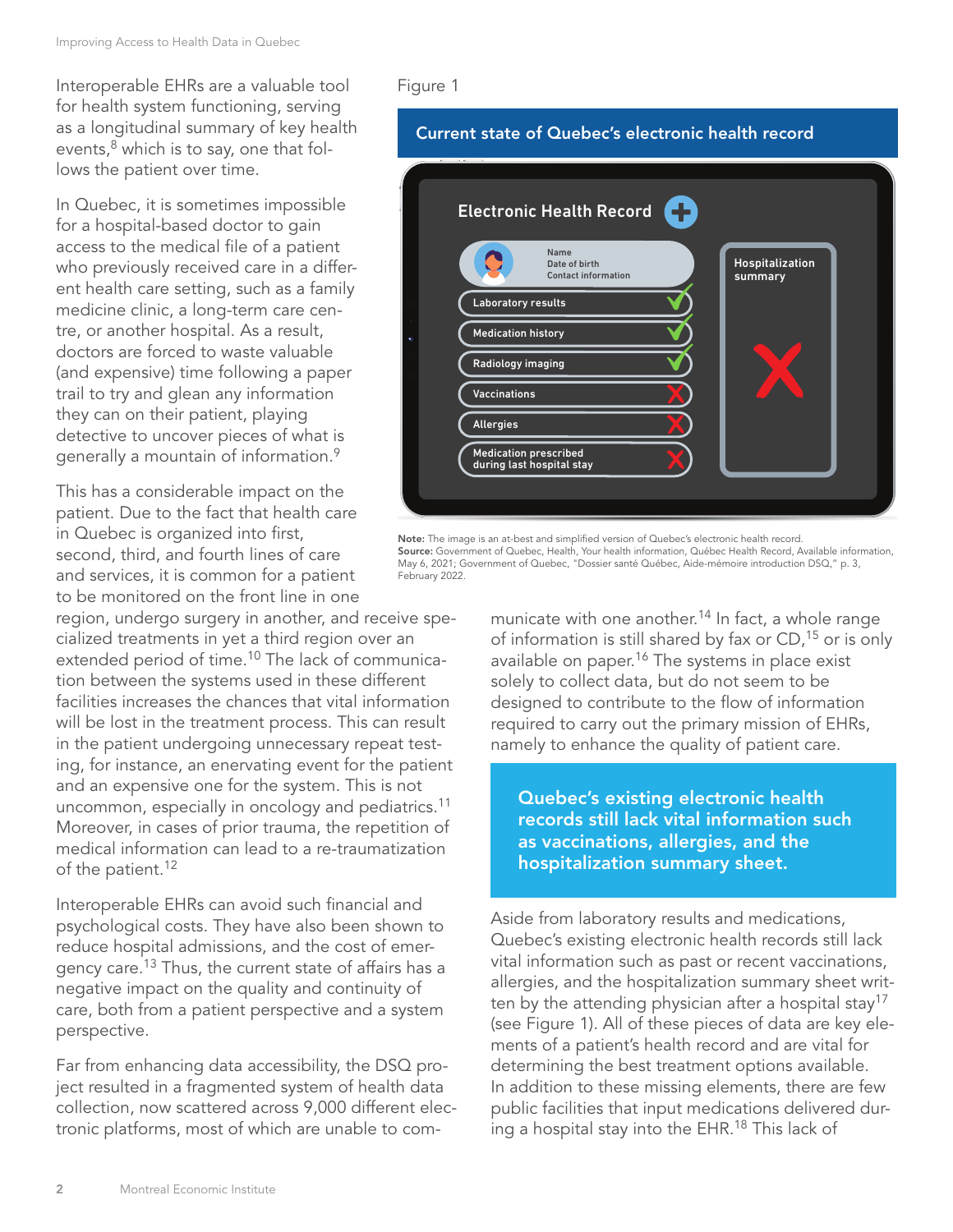communication increases the risk of miscommunication and puts patients at risk of a negative drug reaction or interaction, or other adverse drug event<sup>19</sup>

Further development of the DSQ project has since been suspended and will be replaced by the *Dossier Santé Numérique* (DSN) initiative, which is still in the early stages of development and comes with an estimated price tag of approximately \$3 billion.20 The DSN project is somewhat more ambitious than its predecessor, with one of its main objectives being to introduce a single platform through which patients across the province can book an appointment with a medical professional.<sup>21</sup> This is a functionality that has existed for several years in countries that have adopted and optimized the use of EHRs, such as Denmark, Sweden, and the United Kingdom.22

A simple login to the Alberta Netcare Portal will provide a health professional with all the key information needed to make decisions and determine the best course of treatment.

In essence, health data in Quebec is incomplete, fragmented, and does not follow the patient. Quebec health officials should look for inspiration to other provinces that have excelled in the area of health data collection, such as Alberta, which has become an international reference for electronic health records.

### ALBERTA NETCARE PORTAL (ANP)

Alberta was the first province in Canada to develop an interoperable EHR, the Alberta Netcare Portal (ANP), in 1999.<sup>23</sup> The ANP contains key information related to prescription drugs and drug alerts (including medications prescribed and filled as well as notifications of potential interactions of a new drug with current or recent medications), publicly-funded laboratory results, diagnostic imaging results and reports (including x-rays, CT scans, MRIs, and ultrasounds), hospital visits, surgeries, allergies and intolerances, and a record of immunizations.24

Prior to Netcare, a patient visiting a medical facility would require the gathering of records from other

health sites by phone, fax, and mail<sup>25</sup>—similar to the situation that still prevails in Quebec. Since the implementation of Netcare, instead of contacting each site to obtain copies of records, a simple login to ANP will provide a health professional with all the key information needed to make decisions and determine the best course of treatment.<sup>26</sup> In one survey, 76% of ANP users found that it aided in the provision of quality patient care.<sup>27</sup>

Alberta Netcare is not a single database. According to the Government of Alberta, clinical data is collected in hospitals, laboratories, testing facilities, pharmacies, and clinics. It is then securely sent to over 50 provincial repositories and information systems. When a health professional logs on to Alberta Netcare to search for a patient record, the portal retrieves all the available information from the different systems and presents it as a single unified patient record.<sup>28</sup>

There is also an online tool called MyHealth Records which provides Alberta residents with access to select information from Netcare including medications dispensed, immunizations, and results of laboratory tests, as well as allowing users to enter and track their own health information such as blood pressure, blood glucose levels, and other metrics.29 Providing patients with access to their own health data has resulted in improved patient-provider interactions, and increased patients' knowledge of their own health and the impact of treatments and preventive care.30

Canadian survey data shows that interoperable EHRs are perceived as positively impacting quality of care and productivity.<sup>31</sup> Ultimately, the ANP increases the efficiency of the health system by presenting health care providers with immediate access to unified and comprehensive electronic health records for individual patients.32

## MAKING HEALTH DATA ACCESSIBLE TO RESEARCHERS

Beyond the obvious utility of an accessible medical history for patients and clinicians, routinely collected and detailed health data is also needed to conduct research. A common type of health research is clinical trials, where patients volunteer to participate in studies that generate data designed to evaluate the efficacy of a new medication or procedure. Many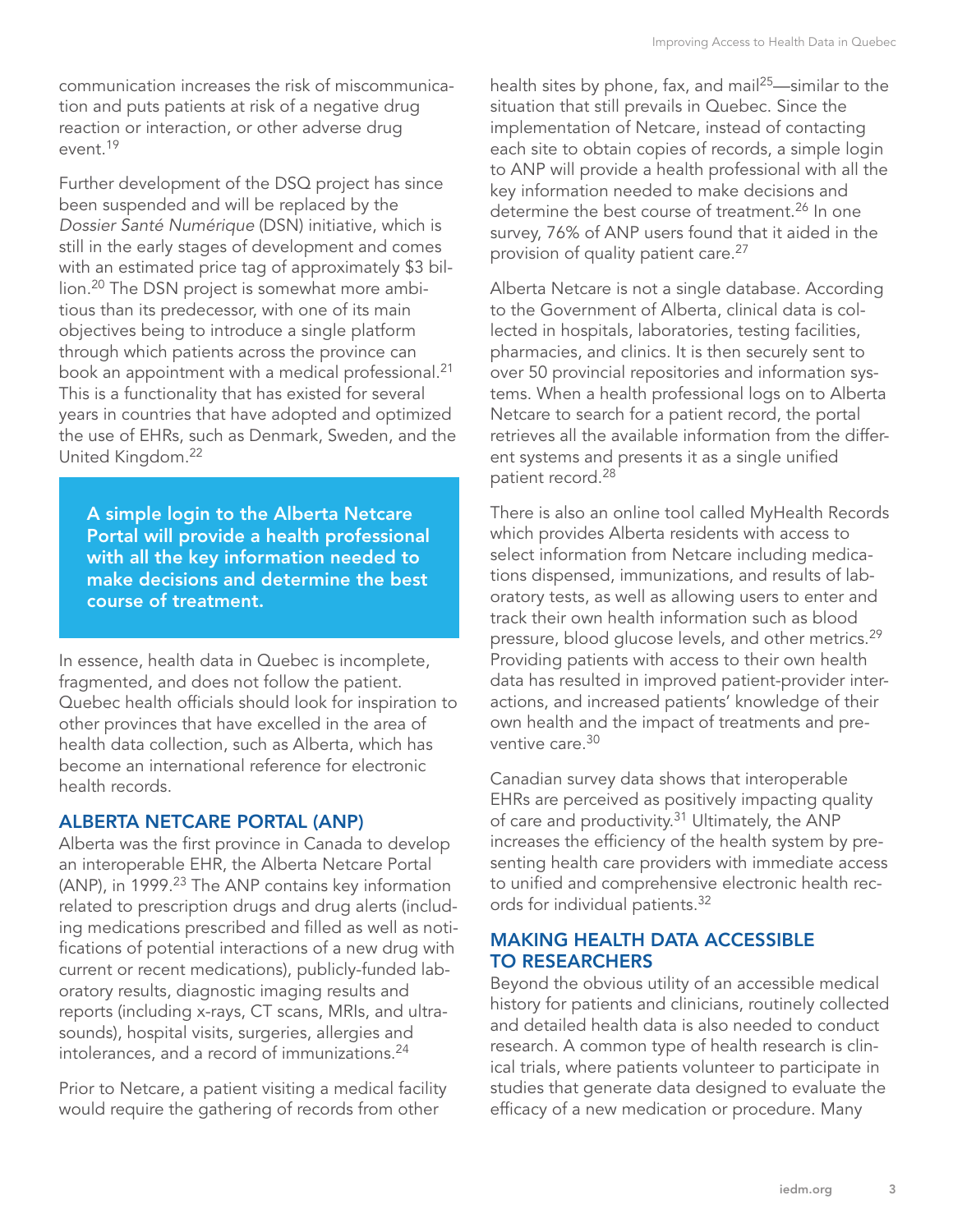studies, however, rely on health information that already exists and that has been collected in a more natural setting. Indeed, data from real-world experience are commonly used in research in the fields of epidemiology, health services research, and public health research.<sup>33</sup> Studies in these areas attempt to identify patterns of occurrences, evaluate the efficacy of health care interventions and services, or assess drug performance, for instance.

Allowing private research institutes to access health information has led to important changes in health policy and the overall practice of medicine. For example, information-based studies have demonstrated that having fewer registered nurses in acute care hospitals leads to a longer hospital stay and a higher likelihood of complications such as urinary tract infections, among others.<sup>34</sup> Studies have also led to significant discoveries and the development of new therapies that can provide a sense of hope for people with rare or chronic conditions.35 To cite yet another example, research using medical records has established that preventive screenings, such as mammograms, can substantially lower the chances of mortality at reasonable costs.<sup>36</sup>

Beyond the obvious utility of an accessible medical history for patients and clinicians, routinely collected and detailed health data is also needed to conduct research.

Clearly, health-related research provides valuable insight for policy-makers and medical professionals alike. Poor data collection and impediments to researchers accessing health information act as a drag on innovation and also prevent policy-makers from detecting possible gaps in the health care system.

In December 2021, the government of Quebec introduced Bill 19, a mammoth piece of proposed legislation that aims to change how health information is managed. Its introduction signals the government's intention to modernize the health system through the adoption of more efficient practices for sharing health data, starting with an explicit definition of health information.37

Importantly, Bill 19 outlines special rules for researchers in the use of health information, and overrides existing obligations under privacy legislation.<sup>38</sup> It aims to stimulate health research by simplifying the process of accessing data for researchers.<sup>39</sup> It calls for a consolidation of health data in a central repository, or access centre, which could then be shared more easily with researchers associated with either public or private organizations in need of anonym $i$ zed<sup>40</sup> health data.<sup>41</sup> A single request for access to data would be needed to obtain the desired information, greatly simplifying the process. Today, researchers seeking to access health information to conduct research must deposit requests for access to a multitude of organizations.<sup>42</sup>

Important aspects of the reform, however, remain unclear, such as the identity of the body that will act as the access centre for research, as well as the deadline applicable to the processing of requests for access.<sup>43</sup> To help close these gaps, Quebec should learn from other Canadian jurisdictions that have made advances in this regard.

Ontario currently has an interesting model when it comes to sharing health data for research purposes. ICES, formerly the Institute for Clinical Evaluative Sciences, is an independent non-profit research institute that secures and analyzes Ontarians' health information and provides access to health-related data for research purposes to affiliated scientists and trainees, and also to third-party researchers.<sup>44</sup> Founded in 1992, ICES is a leading centre of health services research in Canada.<sup>45</sup> The institute collaborates with data custodians, government, policy-makers, and health system stakeholders to analyze anonymous administrative health data,<sup>46</sup> including visits to doctors' offices and emergency departments, hospitalizations, and prescription drug use, in addition to home care and long-term care.<sup>47</sup> With this data, multiple aspects of health care in Ontario can be studied, from specific health conditions or medical procedures to metrics of health system performance and patient outcomes.<sup>48</sup>

Data is consolidated in a single repository consisting of around 90 datasets that are linked anonymously, and ICES serves as the steward.<sup>49</sup> As a "Prescribed Entity" under Ontario's *Personal Health Information Protection Act*, ICES does not need to obtain patient consent to collect personal health information;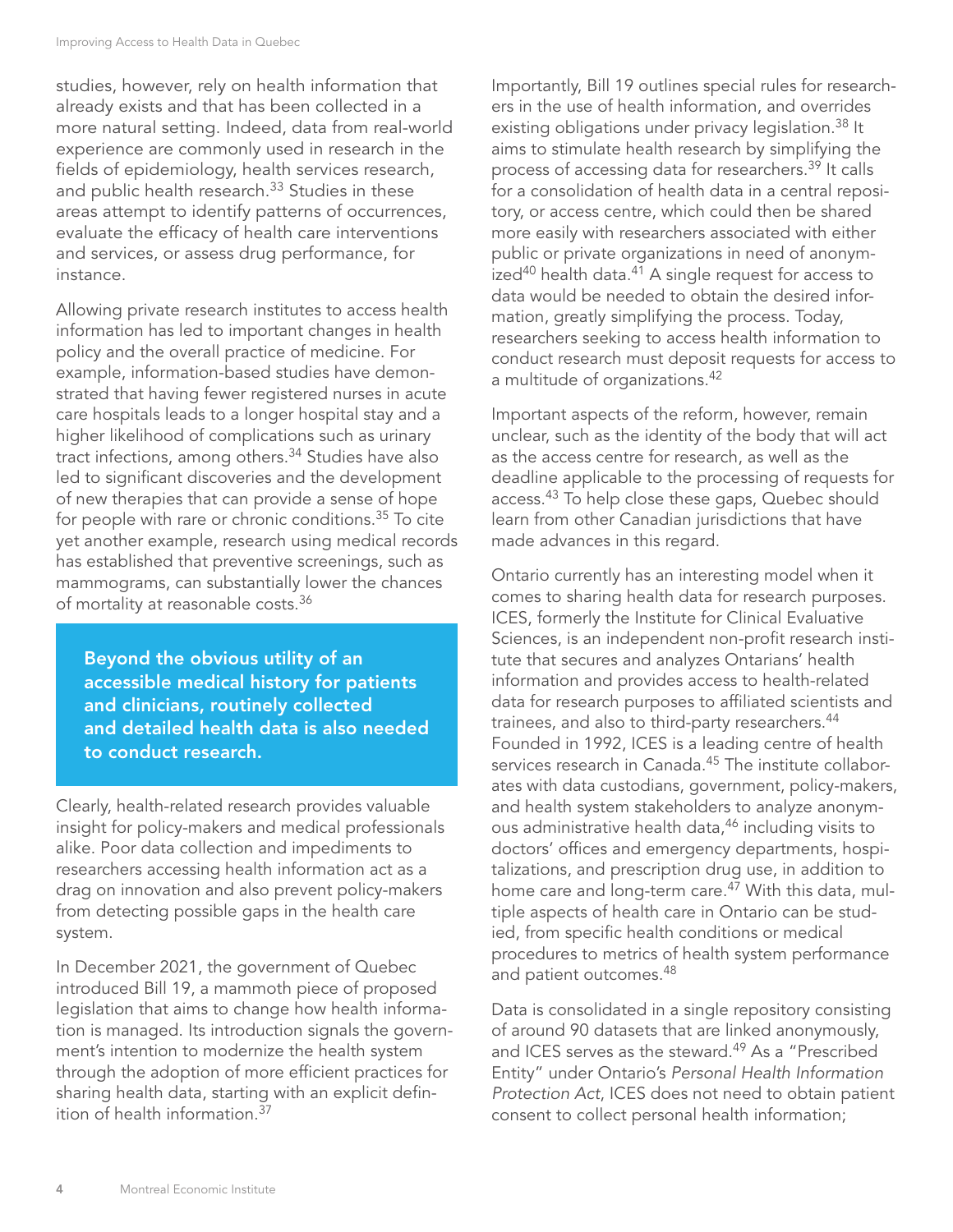however, there is a strict regulatory framework in place that governs its privacy and security policies.<sup>50</sup>

## THE TIME IS RIGHT FOR QUEBEC TO ACT

In addition to the logistical and financial hurdles to the development and adoption of an efficient health data collection system, there is also the matter of social acceptability. Indeed, fears of inadequate privacy protection, and more specifically of information being identifiable and traceable back to the patient, was once an important deterrent to patients consenting to share their health data with research institutions.51 Yet the type of information sought by researchers is not identifiable data, but rather anonymized data—that is, datasets that have been stripped of any indicators that could lead back to a specific individual. Thankfully, popular

opinion in Quebec has shifted on this question, and now nearly 80% of the population would accept that researchers have access to their health data, as long as the information provided does not allow them to be identified<sup>52</sup> (see Figure 2).

The type of information sought by researchers is not identifiable data, but rather anonymized data stripped of any indicators that could lead back to a specific individual.

The time is therefore right for the Quebec government to catch up on this important issue. Quebec's health information resources are and have been deficient for some time, lagging what other jurisdictions in Canada have managed to accomplish. The collection, storage, and accessibility of health data need to be reformed, using the systems in place in Alberta and Ontario as guides.

Specifically, Quebec should take the following steps:

- First, health data must be systematically, carefully, and accurately collected.
- Next, the cataloging and storing of handwritten information must become a thing of the past.

#### Figure 2

#### Quebecers who would accept that researchers have access to their anonymized data, %



Source: Marie-Claude Malboeuf, "Les Québécois prêts à partager leurs données de santé," *La Presse*, December 5, 2021.

- Third, the electronic systems used to gather health information must communicate.
- Finally, the safe and secure sharing of anonymized health data must be streamlined for research purposes.

Ideally, any data necessary for a research project would be obtained via a request to a single entity, much like in Ontario with ICES, though the body responsible for gathering and distributing the health data need not be government-run. Quebec could instead form partnerships with some of the existing organizations in the province that have developed an expertise in the field of data organization.

Quebec needs to bring its health data system into the 21<sup>st</sup> century, both to maximize patient health today and to encourage innovation for even better care tomorrow.